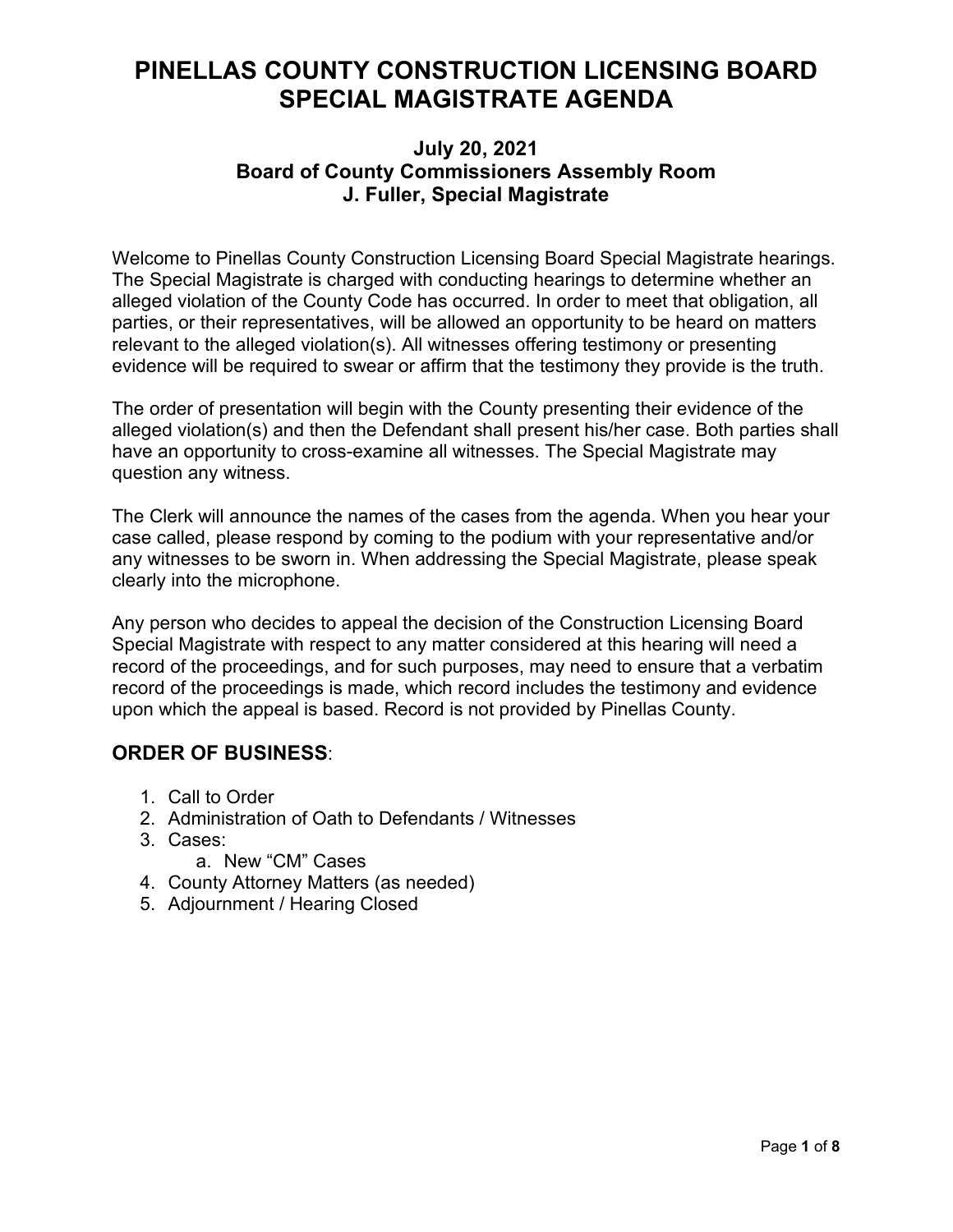### **July 20, 2021 9:00 A.M.**

### **ITEM: 1**

CITATION(S) NO: DEFENDANT: Elvis Begic NOTICE ADDRESS: Elvis Begic

#### **VIOLATION:**

| Code Section |
|--------------|
| 22-14 (6)    |

MATTER: Contractor Licensing Violation(s)<br>CASE NO: 2021-1339 2021-1339<br>C21-399 5154 Turquoise Ln Apt.101 New Port Richey, FL 34652 VIOLATION ADDRESS: Tampa Road and Sandpiper Ct. Palm Harbor, FL 33609

> Location Violation (6) Tampa Road and Sandpiper Ct. Palm Harbor, FL 33609

C21-399 Unlicensed Advertising in Pinellas County to perform handyman services via: Sniper sign in Public Right of Way.

### **ITEM: 2**

#### **2nd Continuance from June 28, 2021 Hearing**

| <b>MATTER:</b><br><b>CASE NO:</b><br>CITATION(S) NO:<br>DEFENDANT:<br><b>NOTICE ADDRESS:</b> | <b>Contractor Licensing Violation(s)</b><br>2021-1051<br>C21-125 and C21-126<br><b>Robert Thomas Miano</b><br><b>Robert Thomas Miano</b><br>1460 Gulf Blvd<br>Apt. 310<br>Clearwater, FL 33767 |                                                                                                                                                                               |
|----------------------------------------------------------------------------------------------|------------------------------------------------------------------------------------------------------------------------------------------------------------------------------------------------|-------------------------------------------------------------------------------------------------------------------------------------------------------------------------------|
| <b>VIOLATION ADDRESS:</b>                                                                    | degeorgeroomimprovement.com                                                                                                                                                                    |                                                                                                                                                                               |
| <b>VIOLATION:</b><br><b>Code Section</b><br>$22-14(6)$                                       | Location<br>degeorgeroomimprovement.com                                                                                                                                                        | Violation<br>C21-126<br>Unlicensed advertising for<br>tile work outside scope of<br>Trim Carpentry license with<br>Company name not<br>registered in Pinellas<br>County.      |
| $22-14(7)$                                                                                   | degeorgeroomimprovement.com                                                                                                                                                                    | $C21-125$<br>Advertising without including<br>the required license number<br>within ad in Pinellas County<br>different company name not<br>registered in Pinellas as<br>well. |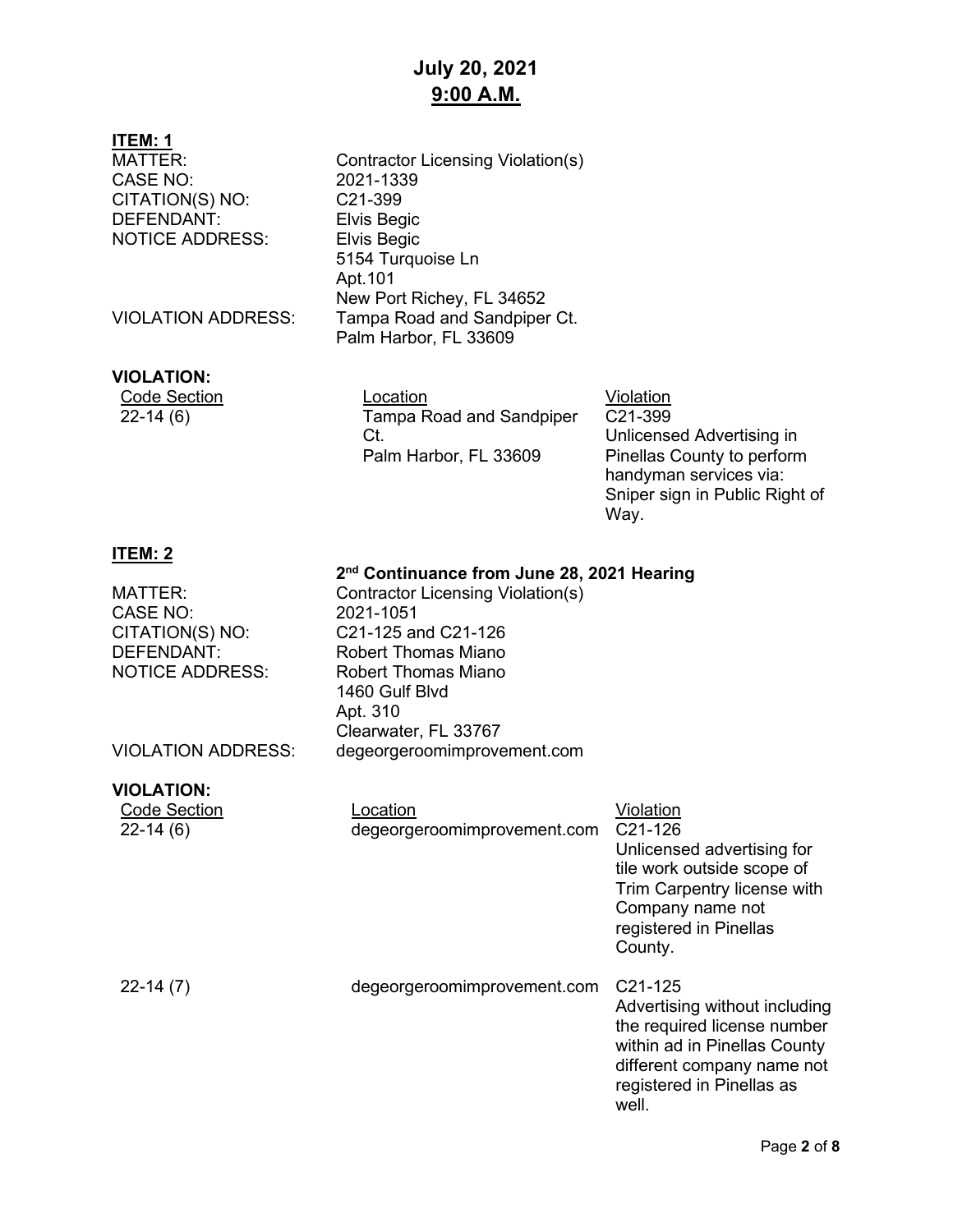## **July 20, 2021 10:30 A.M.**

| ITEM: 3<br><b>MATTER:</b><br>CASE NO:<br>CITATION(S) NO:<br>DEFENDANT:<br><b>NOTICE ADDRESS:</b><br><b>VIOLATION ADDRESS:</b>     | Contractor Licensing Violation(s)<br>2021-1283<br>C21-2013 and C21-2014<br><b>Tomily Bourgoing</b><br><b>Tomily Bourgoing</b><br>885 Victor Herbert Drive<br>Largo, FL 33771<br>9040 Ulmerton Road<br>Largo, FL 33771 |                                                                                                                                                       |
|-----------------------------------------------------------------------------------------------------------------------------------|-----------------------------------------------------------------------------------------------------------------------------------------------------------------------------------------------------------------------|-------------------------------------------------------------------------------------------------------------------------------------------------------|
| <b>VIOLATION:</b><br><b>Code Section</b><br>$22-14(7)$                                                                            | Location<br>9040 Ulmerton Road<br>Largo, FL 33771                                                                                                                                                                     | Violation<br>C21-2013<br>Advertisement on a work<br>truck to engage in painting<br>services without license #<br>displayed in Pinellas County,<br>FL. |
| $22-14(7)$                                                                                                                        | 9040 Ulmerton Road<br>Largo, FL 33771                                                                                                                                                                                 | C21-2014<br><b>Advertisement on Facebook</b><br>page soliciting painting<br>services without license #<br>displayed in Pinellas County,<br>FL.        |
| <u>ITEM: 4</u><br><b>MATTER:</b><br>CASE NO:<br>CITATION(S):<br>DEFENDANT:<br><b>NOTICE ADDRESS:</b><br><b>VIOLATION ADDRESS:</b> | Contractor Licensing Violation(s)<br>2021-1267<br>C21-1045<br>Daniel Hopson<br>Daniel Hopson<br>1055 Blue Heron Ct.<br>Tarpon Springs, FL 34689<br>1022 Lake Avoca Dr.<br>Tarpon Springs, FL 34689                    |                                                                                                                                                       |
| <b>VIOLATION:</b><br><b>Code Section</b><br>$22-14(1)$                                                                            | Location<br>1022 Lake Avoca Dr.<br>Tarpon Springs, FL 34689                                                                                                                                                           | <u>Violation</u><br>C21-1045<br>Unlicensed contracting to                                                                                             |

Unlicensed contracting to demo/replace deck, window replacement and screen room with structural panel roof within Pinellas County, FL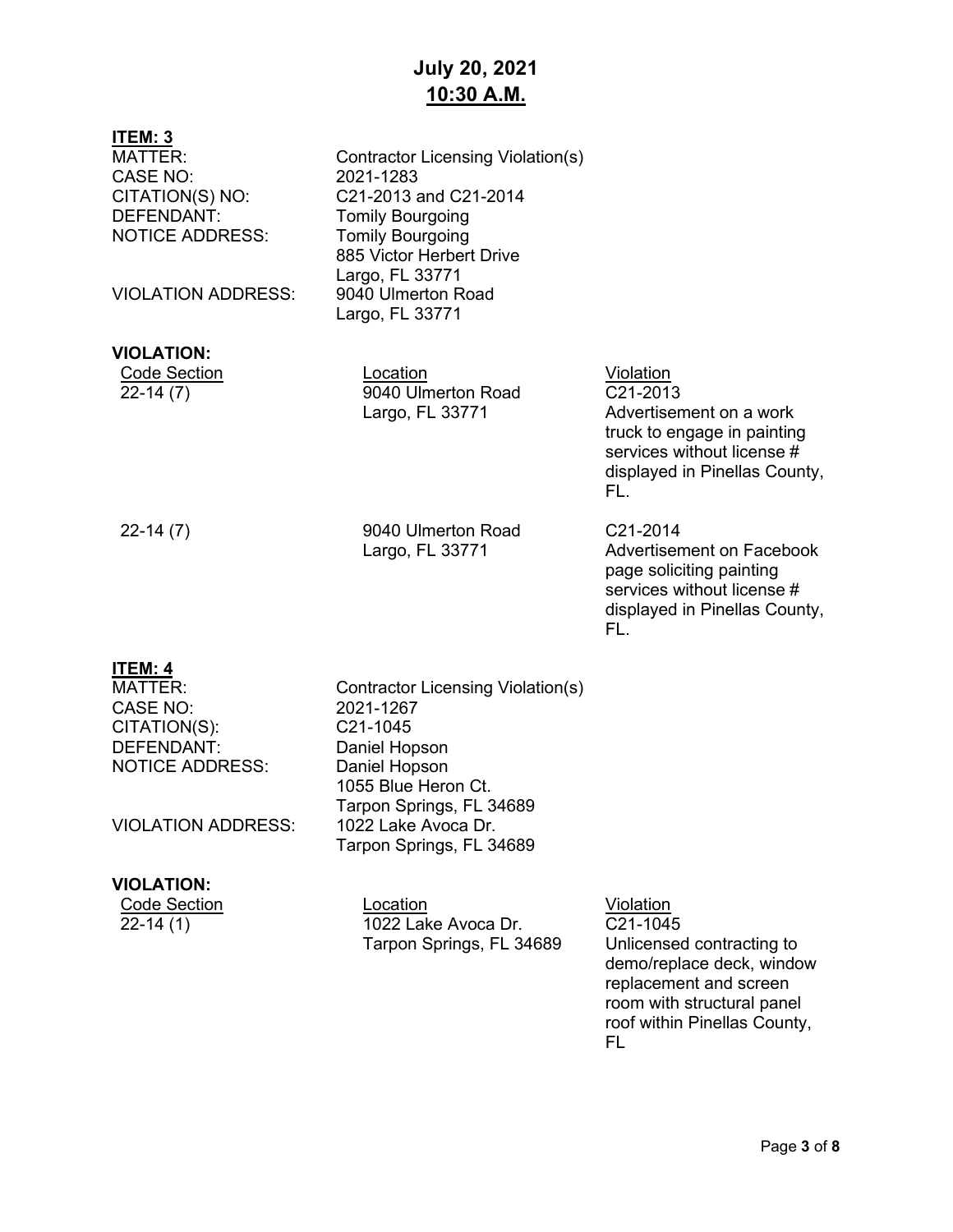### **ITEM: 5**

|                           | <b>Telephonic Appearance</b>      |
|---------------------------|-----------------------------------|
| MATTER:                   | Contractor Licensing Violation(s) |
| CASE NO:                  | 2021-1214                         |
| CITATION(S):              | C <sub>21</sub> -1003             |
| <b>DEFENDANT:</b>         | <b>Yunyang Wang</b>               |
| <b>NOTICE ADDRESS:</b>    | <b>Yunyang Wang</b>               |
|                           | 30 Croissant Mirabel              |
|                           | Dollard Des Ormeaux QX            |
|                           | H <sub>9</sub> A OA1              |
|                           | Canada                            |
| <b>VIOLATION ADDRESS:</b> | 890 Franklin Cir                  |
|                           | Palm Harbor, FL 34683             |
| VIOL ATION·               |                                   |

**VIOLATION:**

Code Section Location Location Location Violation Violation<br>22-14 (8) 890 Franklin Cir C21-1003 890 Franklin Cir Palm Harbor, FL 34683

C21-1003 Subcontracting interior demolition work to unlicensed contractor John Mark Turlington DBA Real Property Mgmt Tampa, St. Pete, in Pinellas County, FL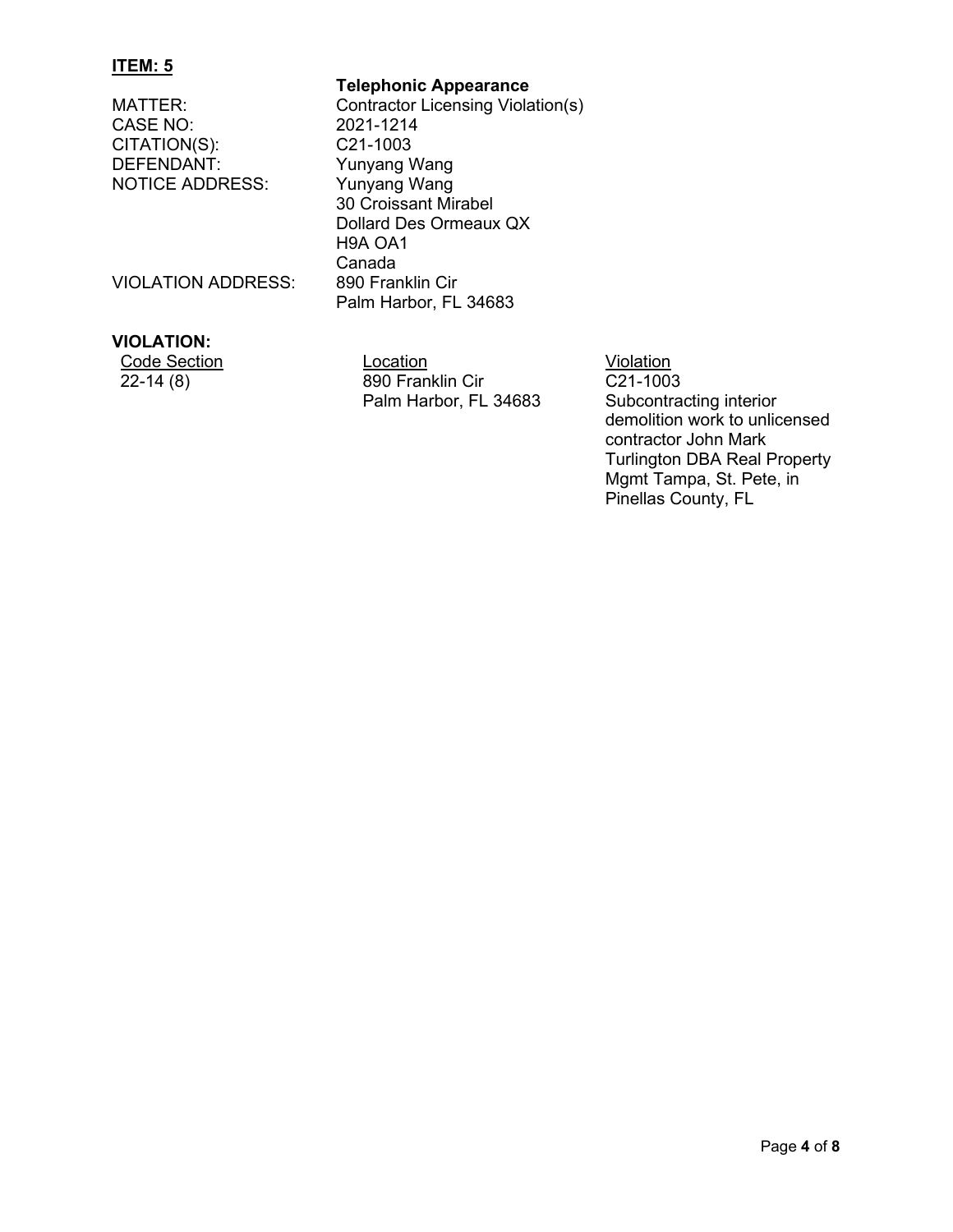# **July 20, 2021 1:00 P.M.**

| <u>ITEM: 6</u>            |                                                                                             |                               |  |
|---------------------------|---------------------------------------------------------------------------------------------|-------------------------------|--|
|                           | <b>CONTINUED FOR JULY 20, 2021 HEARING</b>                                                  |                               |  |
| MATTER:                   | <b>Contractor Licensing Violation(s)</b>                                                    |                               |  |
| <b>CASE NO:</b>           | 2020-0367                                                                                   |                               |  |
| <b>CITATION NO:</b>       | C20-881; C20-882; C20-883; C20-910; C20-911; C20-912; C20-<br>913;C20-914; C20-915; C20-916 |                               |  |
| DEFENDANT:                | <b>Michael Bergold</b>                                                                      |                               |  |
| <b>NOTICE ADDRESS:</b>    | <b>Michael Bergold</b>                                                                      |                               |  |
|                           | 44 Gulfwinds Dr W                                                                           |                               |  |
|                           | Palm Harbor, FL 34683                                                                       |                               |  |
|                           | and                                                                                         |                               |  |
|                           | <b>McGuire Law Offices</b>                                                                  |                               |  |
|                           | Attn: John F. McGuire. Esq.                                                                 |                               |  |
|                           | 1173 NE Cleveland Street                                                                    |                               |  |
|                           | Clearwater, FL 33755                                                                        |                               |  |
| <b>VIOLATION ADDRESS:</b> | 1556 Cleveland St                                                                           |                               |  |
|                           | Clearwater, FL 33756                                                                        |                               |  |
|                           |                                                                                             |                               |  |
| <b>VIOLATION:</b>         |                                                                                             |                               |  |
| <b>Code Section</b>       | Location                                                                                    | Violation                     |  |
| $22-14(1)$                | 1556 Cleveland St                                                                           | C20-881                       |  |
|                           | Clearwater, FL 33756                                                                        | Engaging in activity of       |  |
|                           |                                                                                             | contracting for kitchen and   |  |
|                           |                                                                                             | dining room remodel also      |  |
|                           |                                                                                             | electric work without holding |  |
|                           |                                                                                             | an active PPCLB               |  |
|                           |                                                                                             | construction                  |  |
|                           |                                                                                             | license/certificate.          |  |
| $22-14(6)$                | 1556 Cleveland St                                                                           | C <sub>20</sub> -882          |  |
|                           | Clearwater, FL 33756                                                                        | Advertising via estimate      |  |
|                           |                                                                                             | #000309 for kitchen and       |  |
|                           |                                                                                             | dining room remodel also      |  |
|                           |                                                                                             | involving electric work when  |  |
|                           |                                                                                             | not holding an active PPCLB   |  |
|                           |                                                                                             | construction                  |  |
|                           |                                                                                             | license/certificate.          |  |
|                           |                                                                                             |                               |  |
| $22 - 14(4)$              | 1556 Cleveland St                                                                           | C <sub>20</sub> -883          |  |
|                           | Clearwater, FL 33756                                                                        | Holding out on estimate       |  |
|                           |                                                                                             | #000309 as being a licensed   |  |
|                           |                                                                                             | contractor with license       |  |
|                           |                                                                                             | number CGC061522 when         |  |
|                           |                                                                                             | license number is not         |  |
|                           |                                                                                             | registered to Bergold         |  |
|                           |                                                                                             | Construction.                 |  |
|                           |                                                                                             |                               |  |
| $22 - 14(5)$              | 1556 Cleveland St                                                                           | C <sub>20</sub> -910          |  |
|                           | Clearwater, FL 33756                                                                        | Engaging in the activity of   |  |
|                           |                                                                                             | kitchen, bathroom, dining     |  |
|                           |                                                                                             | room remodel without pulling  |  |
|                           |                                                                                             |                               |  |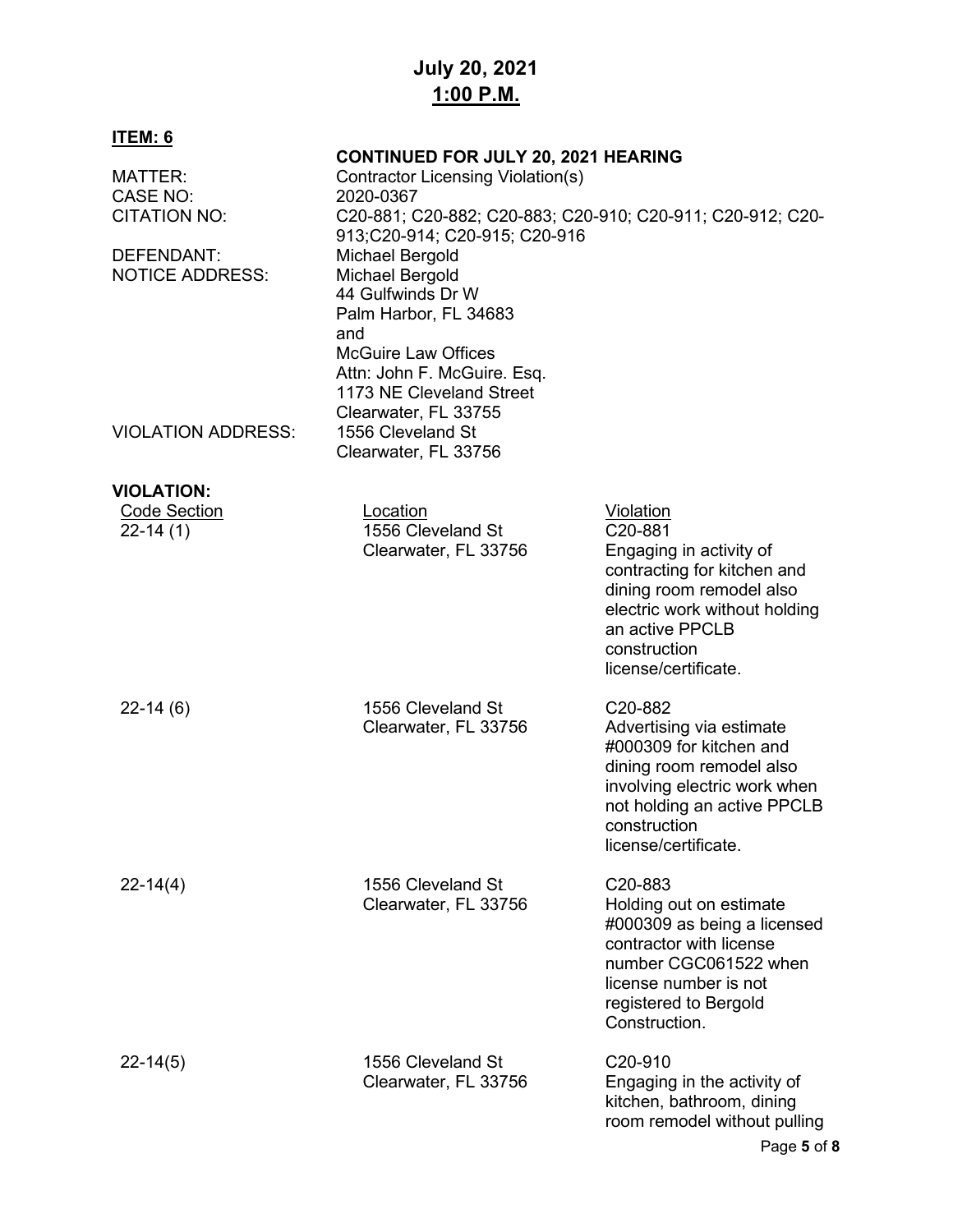| <b>Code Section</b> | Location                                  | <u>Violation</u><br>required permits prior to the<br>start of work.                                                                                                                                  |
|---------------------|-------------------------------------------|------------------------------------------------------------------------------------------------------------------------------------------------------------------------------------------------------|
| $22 - 14(1)$        | 1556 Cleveland St<br>Clearwater, FL 33756 | C <sub>20</sub> -911<br>Engaging in activity of<br>contracting for bathroom<br>remodel without holding a<br>active PPCLB construction<br>license/certificate.                                        |
| $22 - 14(6)$        | 1556 Cleveland St<br>Clearwater, FL 33756 | C <sub>20</sub> -912<br>Advertising via invoice<br>#000307 for bathroom<br>remodel without holding a<br>active PCCLB construction<br>license/certificate.                                            |
| $22-14(4)$          | 1556 Cleveland St<br>Clearwater, FL 33756 | C21-913<br>Holding out on invoice<br>#000307 as being licensed<br>contractor with license<br>number CGC061522 when<br>license is not registered to<br><b>Bergold Construction.</b>                   |
| $22-14(1)$          | 1556 Cleveland St<br>Clearwater, FL 33756 | C <sub>20</sub> -914<br>Engaging in the activity of<br>contracting for bathroom<br>remodel involving plumbing<br>work without holding a active<br><b>PPCLB</b> construction<br>license/certificate.  |
| $22-14(6)$          | 1556 Cleveland St<br>Clearwater, FL 33756 | C20-915<br>Advertising via invoice<br>#000308 for bathroom<br>remodel involving plubming<br>work without holding a active<br><b>PCCLB</b> construction<br>license/certificate.                       |
| $22-14(4)$          | 1556 Cleveland St<br>Clearwater, FL 33756 | C <sub>21</sub> -916<br>Holding out via invoice<br>#00308 as being a licensed<br>contractor with license<br>number CGC061522 when<br>license number is not<br>registered to Bergold<br>Construction. |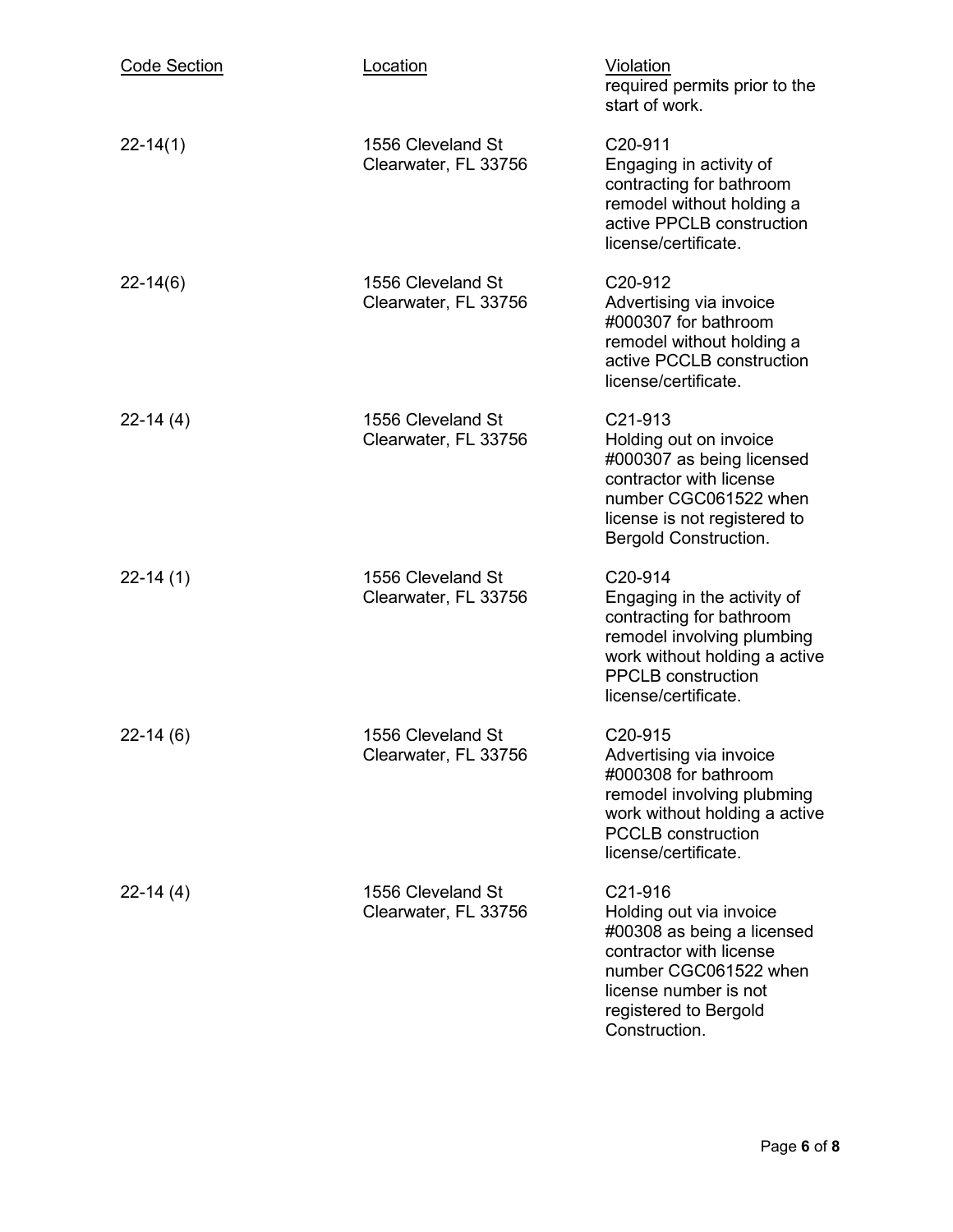| ITEM: 7<br>MATTER:<br>CASE NO:<br>CITATION(S):<br><b>DEFENDANT:</b><br><b>NOTICE ADDRESS:</b><br><b>VIOLATION ADDRESS:</b> | Contractor Licensing Violation(s)<br>2020-0123<br>C20-1002 and C20-1030<br>Lincoln Sziranko<br>Lincoln Sziranko<br>6426 126 <sup>th</sup> Ave<br>Largo, FL 33773<br>and<br><b>Cotney Construction Law</b><br>Attn: Anthony Tilton<br>150 South Monroe Street<br>Suite 405<br>Tallahassee, Florida 32301<br>210 Bayside Dr<br>Clearwater, FL 33767 |                                                                                                                                                                                                                                                                 |
|----------------------------------------------------------------------------------------------------------------------------|---------------------------------------------------------------------------------------------------------------------------------------------------------------------------------------------------------------------------------------------------------------------------------------------------------------------------------------------------|-----------------------------------------------------------------------------------------------------------------------------------------------------------------------------------------------------------------------------------------------------------------|
|                                                                                                                            |                                                                                                                                                                                                                                                                                                                                                   |                                                                                                                                                                                                                                                                 |
| <b>VIOLATION:</b><br><b>Code Section</b><br>$22-14(1)$                                                                     | Location<br>210 Bayside Dr<br>Clearwater, FL 33767                                                                                                                                                                                                                                                                                                | Violation<br>C <sub>20</sub> -1002<br>Engaging in the activity of<br>contracting for kitchen and<br>bathroom remodel involving<br>electrical when One Stop<br>Home Design Studio LLC<br>does not hold an active<br>PCCLB construction license /<br>certificate. |

### 22-14 (6)

210 Bayside Dr Clearwater, FL 33767

### C20-1030

Advertising via estimate/invoice #0.0001 kitchen and bathroom remodel involving electrical when One Stop Home Design Studio LLC does not hold an active PCCLB construction license / certificate.